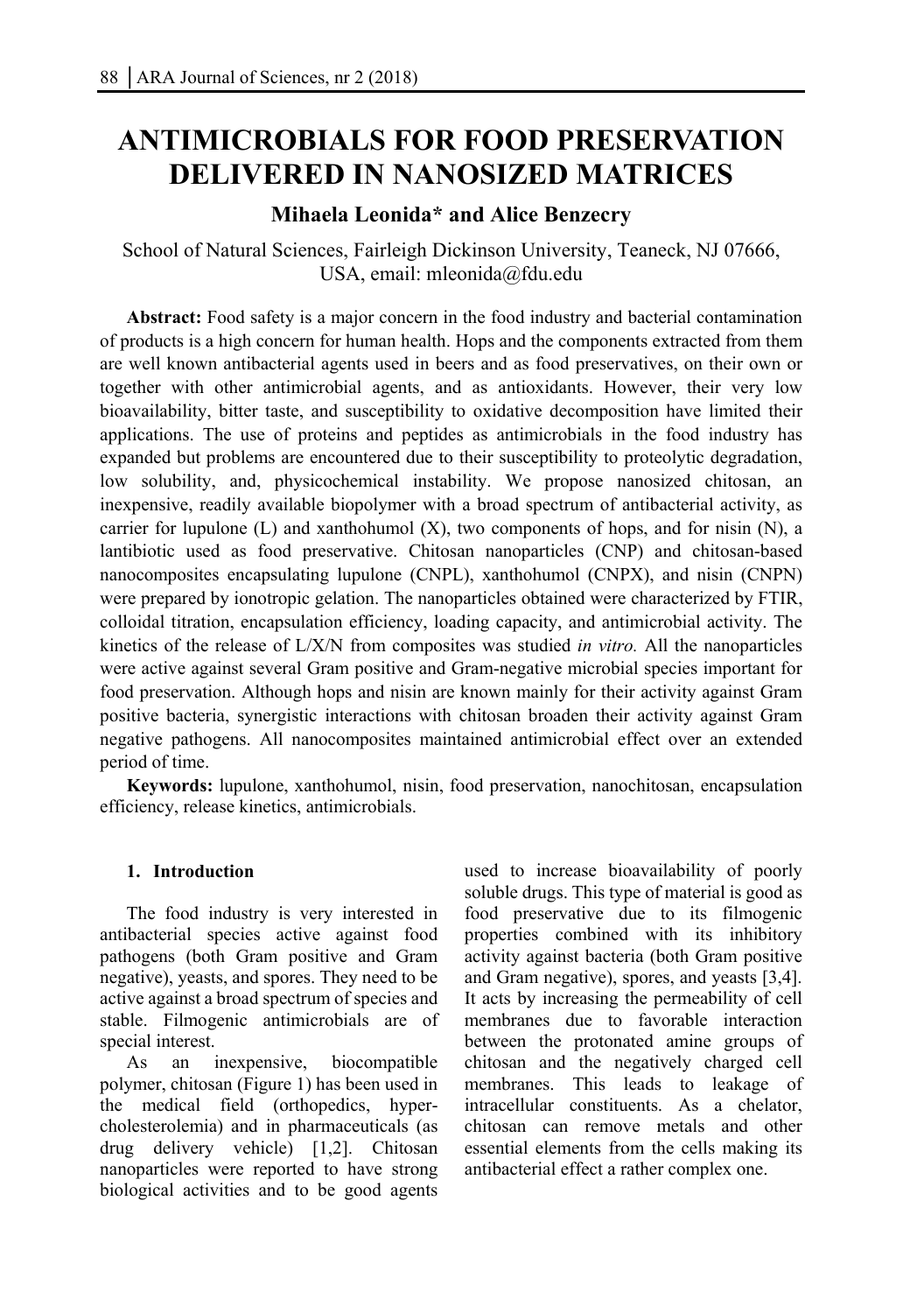

Figure 1. Chitosan

Bacteriocins are toxins with peptidic structures, secreted by bacterial species to protect themselves. They inhibit the growth of similar bacterial species. Nisin (N), a bacteriocin, is obtained by fermentation of dairy or dextrose nutrients in the presence of *Lactococcus lactis* cultures*.* It is a polycyclic antibacterial peptide (34 amino acids, Figure 2), used as a food preservative since it is active against Gram positive bacteria and against spores [5]. In the food industry, nisin is useful in controlling spoilage due to lactic acid bacteria in alcoholic beverages (wines, beers), salad dressings, bakery products, meats, fish, and in cheeses.



Figure 2. Nisin

Nisin is a suitable food preservative, used in more than fifty countries, because it is nontoxic, safe (food-grade), quickly digested, and it does not give cross-resistance in bacteria (which may lead to antibiotic resistance in subjects being treated for infections) . Nisin is also considered a natural food preservative since it is not the result of any man-conducted chemical synthesis. The main drawback of this agent is its lack of inhibitory activity against Gram negative bacteria, yeasts, and molds, its fast release in lipophilic environments, and its low stability.

Hop constituents (lupulone, xanthohumol, humulone) are known for their antibacterial effect against Gram positive species [6,7].

Their bioavailability is very limited due to their high lipohilicity which makes their release, when used as preservatives in foods, too fast for industrial applications. Lupulone (L, beta acid, Fig.3a) is one of the bitter acids in hops. It is a mixture of isomers (n-, co-, and ad-lupulone) [8] and it displays the strongest antibacterial effect among hop constituents [9]. Xanthohumol (X, Fig.3b) is the most abundant prenylated flavonoid in the hop plant. It has a broad spectrum of biological activities among which antibacterial [10] and antioxidant [11] are the best known.



**Figure 3.** (a) lupulone; (b) xanthohumol

While having high antimicrobial activity, nisin and hop extracts have limited applications due to fast release (related to high lipophilicity) and poor stability. In the case of hops, their extremely bitter taste limits the number of their applications as preservatives in foods [6] as does their susceptibility to oxidative decomposition. Nanotechnology has offered lately a solution to this type of problems. These shortcomings disappear upon encapsulation in nanosized matrices. More advantages may result if encapsulation is done in structures presenting bioactive properties (like chitosan). The purpose of the present study was to prepare and characterize nanochitosan matrices in which to encapsulate nisin or hop components (lupulone/xanthohumol) in order to improve their performance as food preservatives. Due to the antibacterial activity reported for both chitosan and the encapsulated species, synergistic effects were also investigated.

# **2. Experimental Section 2.1 Materials and Microorganisms**

Chitosan (CS) prepared from chitin from shrimp, by deacetylation and partial depolymerization, was purchased from Millipore-Sigma (practical grade – CS-PG,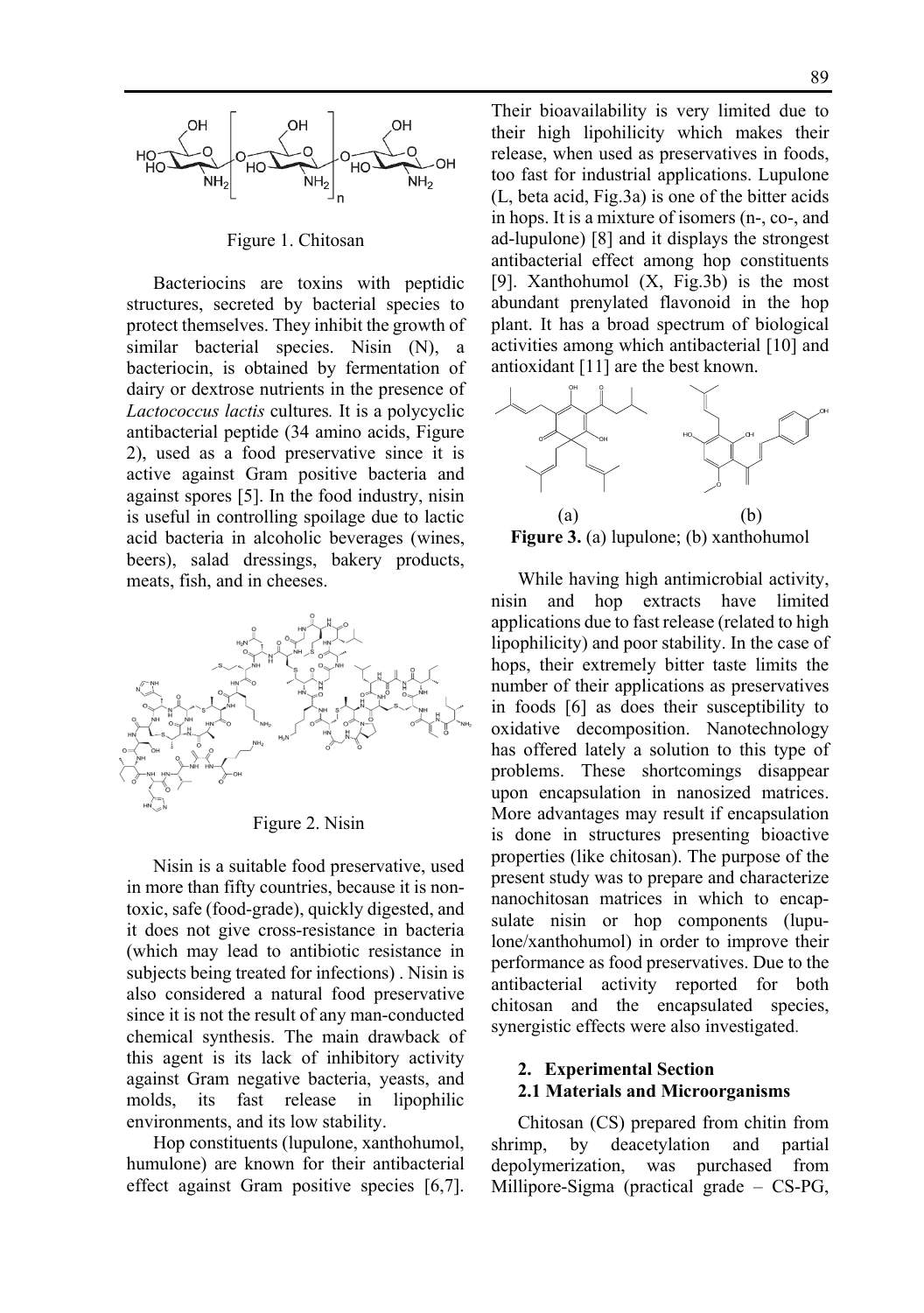DDA  $\geq$  75%, molar weight 190-235 kDa). The other chemicals were purchased from Millipore-Sigma, USA. They were reagent grade and used without further purification.

Nisin from *Lactococcus lactis* (2.5% nisin content, balanced with sodium chloride and denatured milk solids, MW 3,354 g/mol), was obtained from Millipore-Sigma, USA. The lupulone (purity 98%) and xanthohumol (purity 100%) were donated by the SS Steiner Company. The purity was determined in the SS Steiner Laboratories in Yakima, WA, using the HPLC method established at the European Brewery Convention in 2004.

**Table 1.** List of microbial strains used in the experiments

| Name of organism          | Culture<br>specification |
|---------------------------|--------------------------|
| Staphylococcus<br>aureus  | <b>ATCC 25923</b>        |
| Pseudomonas<br>aeruginosa | <b>ATCC 27853</b>        |
| Escherichia coli          | <b>ATCC 25922</b>        |

Microbial cultures were purchased from the American True Culture Collection (ATCC) and are listed in Table 1. The medium used in the experiments was Mueller-Hinton broth (Becton Dickinson BBL 212322).

#### **2.2 Methods**

# **2.2.1 Preparation of the chitosan nanoparticles and of the nanocomposites**

Chitosan nanoparticles (CNP) were prepared by the ionotropic gelation method [12] adapted by us. A chitosan 0.5 % w/v solution was made in  $1\%$  acetic acid (v/v), was ultrasonicated for 30 min, and it was left under magnetic stirring for 24 hours, to complete dissolution. After adjusting the pH to pH 5.5, sodium tripolyphosphate (TPP) 0.25% in deionized water was added in a 2: 1 CS: TPP volume ratio and the mixture was stirred for 1h. Nanoparticles formed spontaneously as a result of ionic interactions between the positively charged amino groups of CS and the negatively charged groups of TPP. The solutions were centrifuged at 9,000g

for 45 min, at 20  $^{\circ}$ C. The supernatant was discarded and the pellets were rinsed with deionized water and left to air dry. Dried pellets were weighed, ground, and stored at 4 °C.

To prepare the chitosan nanocomposites encapsulating L/X/, respectively, one milliliter of a 8 mg/mL solution of L/X in ethanol was added to 200 mL solution 0.5% chitosan in 1% acetic acid, followed by 30 min ultrasonication. For the nisin containing nanocomposites, 0.1 mg/mL nisin was added to the chitosan solution, as above, followed by 30 min ultrasonication. 24 h stirring ensued, followed by TPP addition, 1h stirring, and centrifugation. The supernatants from the centrifugations of nanocomposites were used in the indirect determination of the encapsulated plant extracts/nisin.

#### **2.2.2. Characterization of the nanoparticles**

For the determination of the L/X/N content of the particles, the volumes of the supernatants from the preparation of the loaded nanoparticles were measured and absorbance values at 342/370/280 nm, respectively, were recorded. Encapsulation efficiency (EE, (1) ) and loading capacity (LC, (2) ) were determined as in [13]:

$$
\frac{\% EE}{\left[\frac{\text{(total amount of X/L - free amount X/L)}}{\text{total amount X/L}}\right] \times 100\ (1)}
$$

$$
\% LC =
$$
\n
$$
\left[ \frac{\text{(total amount X/L - free amount X/L)}}{\text{mass nanoparticle}} \right] \times 100 \text{ (2)}
$$

FTIR spectra were taken using the PerkinElmer FTIR Spectrophotometer Spectrum Two, equipped with ATR accessory. Finely ground samples were placed on the ATR crystal and 254 co-added scans at 4 cm-1 resolution were taken on each sample.

The free positively charged amino groups on the nanoparticles were determined by colloidal titration (with potassium poly(vinyl sulfate) (PVSK) in the presence of toluidine blue as indicator) [14]. The number of residual (positively charged) amino groups per gram, calculated as shown in (3), was used to quantitatively evaluate the extent of the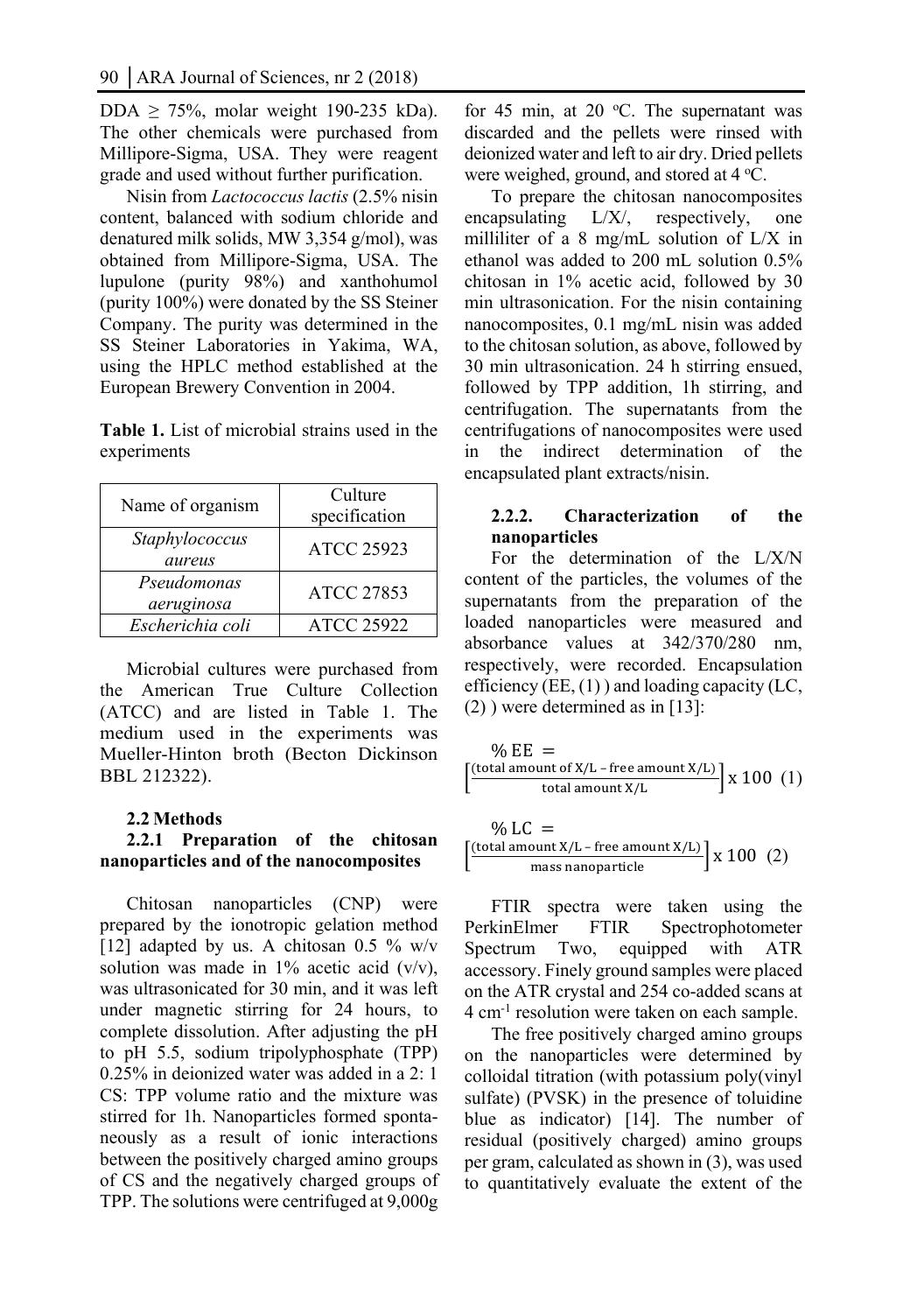crosslinking. Amino groups/g of CNP =  $\Delta V \times M \times \frac{Na}{m}$ (3)

where  $\Delta V$  is the net volume of PVSK  $(L)$ consumed in the titration, M is molar concentration of PVSK (mol/L),  $N_a$  is Avogadro's number  $(6.023 \cdot 10^{23} \text{ mole}$ cules/mole), and m is the mass of CNP in the sample (g). The ratio of residual amino groups (RRAG) on the surface of chitosan nanoparticles was calculated using (4):

% RRAG  $=$  $\left[\frac{\text{amino groups/g CNP (after cross-linking))}}{\text{(total amino groups/g CS (before cross-linking))}}\right]$  x 100 autoclaved. Each tube was inoculated under (4)

# **2.2.3. Evaluation of L/X/N release** *in vitro*

The release profiles for L/X/N from nanoparticles were determined using the sample and separate method [15]. For the kinetics study 0.1 g of each type of composite was placed in 50ml of phosphate buffer (pH 7) to achieve a concentration of 0.002g/ml and the solutions were stirred at room temperature. At specified collection times, 3 ml samples were withdrawn (and replaced by 3 ml of fresh buffer), filtered, and analyzed for L/X/N content at 342/370/280 nm, respecttively. The instrument used was a DU 640 UV spectrometer and phosphate buffer pH 7 was used as blank. The total mass of released plant extract/nisin  $(m<sub>i</sub>)$  and the percent extract released at time i were calculated according to (5) and (6):

$$
m_i = (c_i V + \Sigma c_{i-1} V_s) \bullet M \qquad (5)
$$

$$
\% \text{ released } =
$$
\n
$$
\left[\frac{\text{mi}}{(\text{total amount of L/X in the nanoparticle sample})}\right] \times 100
$$
\n
$$
(6)
$$

where:  $c_i$  is the concentration of  $L/X/N$ released in solution at time i, V is the total volume of solution (50 ml),  $V_s$  is the volume of a sample solution (3 ml), M is the molar weight of the corresponding species (L/X/N).

#### **2.2.4. Antimicrobial assays**

*In vitro* antimicrobial susceptibility testing was conducted following the Clinical and Laboratory Standards Institute (CLSI) turbidimetric method [16]. To standardize the inoculum density for the susceptibility test, the visual turbidity equivalent to 0.5 McFarland standards containing approximately  $1-2x10<sup>8</sup>$  colony-forming units (CFU/ml) were used. Broth (10ml) solutions containing concentrations of  $1000 \text{ ue/mL}$ . 500 µg/mL, 250 µg/mL, 125 µg/mL, 62 µg/mL and 31 µg/mL of CS/CNP/CNPL/

CNPX/CNPN were prepared. The pH of all solutions was adjusted to 5.5 prior to being aseptic conditions with 0.1 mL of bacterial standardized solution. Both negative (broth and particles only) and positive (broth with testing microbe only) controls were also prepared. An ethanol control without hops was included in each assay set for hops. All tubes containing bacterial cultures were incubated at 37°C for 20-24 hours (until positive control tubes indicated growth). Subsequently, each tube was examined against the negative and the positive controls for evidence of growth. Each test was done in duplicate, repeated several times and the minimum inhibitory concentration (MIC) values were determined.

#### **3. RESULTS AND DISCUSSION**

Nanoparticulate materials encapsulating L/X/N were prepared by crosslinking chitosan with sodium tripolyphosphate. The inexpensive, green procedure is based on the electrostatic attraction between protonated amine groups in chitosan and the anionic tripolyphosphate, at room temperature. Table 2 presents the RRAG, EE and LC values for the nanocomposites.

RRAG values are informative when it is necessary to determine surface charges in dilute solutions of polymeric species like the ones discussed herein, and to evaluate crosslinking. Table 2 shows that presence of lupulone in the composites results in a more important decrease in RRAG compared to xanthohumol, and encapsulated nisin affords nanocomposites with the lowest RRAG values. This shows that, while the impact of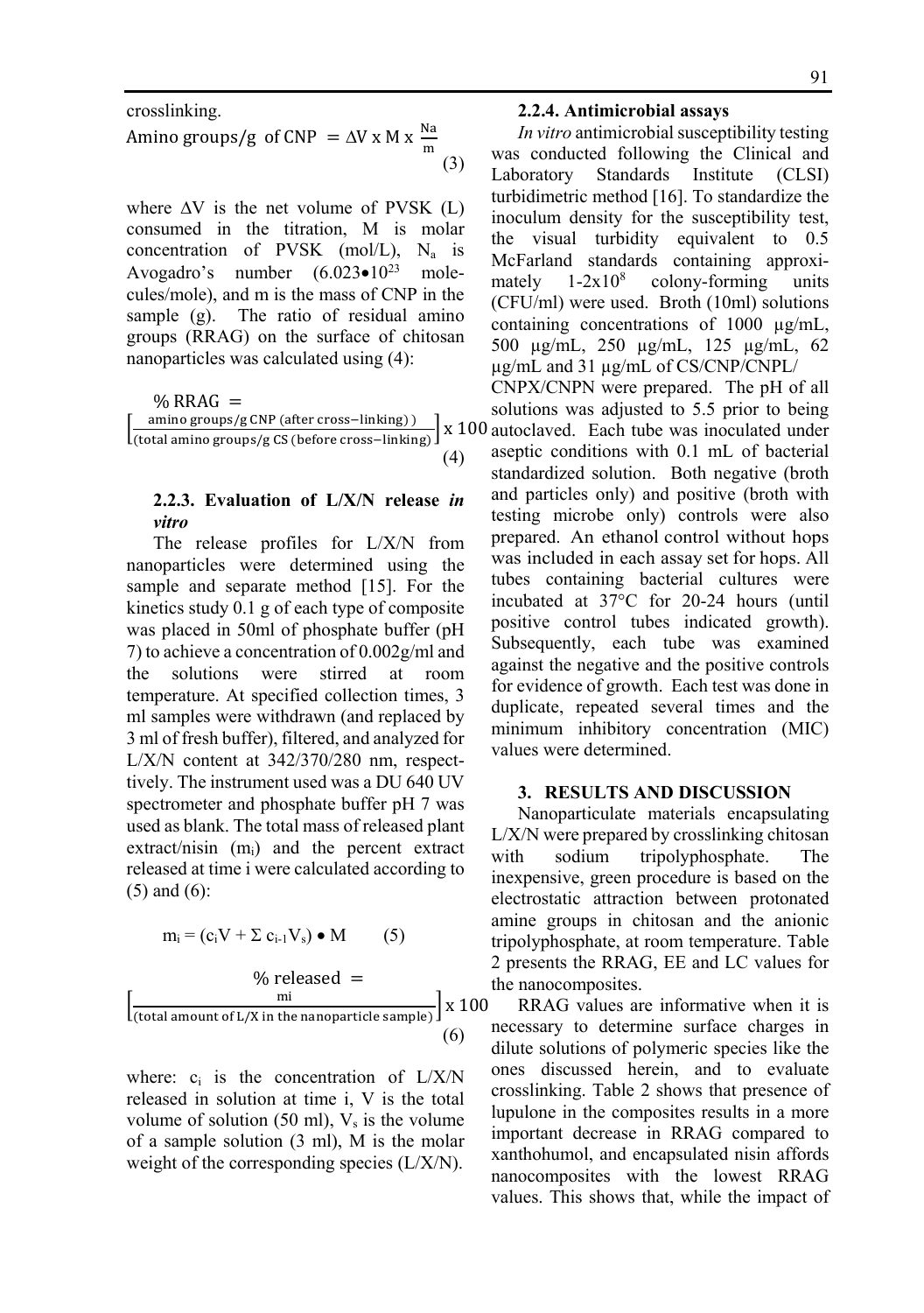the encapsulation of hydrophobic molecules in nanochitosan is sizable, the disruption generated by the larger amphoteric nisin is more important. All RRAG values recommend these nanoparticles as potential antimicrobial agents. All agents were encapsulated with high efficiency (highest for X) while the loading capacity values were low. In loading capacity, hydrophobicity seems to be more important than size of the encapsulated species.

| Particle    | RRAG<br>$(\%)$ | ЕE<br>$(\%)$ | LC<br>$(\%)$ |  |
|-------------|----------------|--------------|--------------|--|
| <b>CS</b>   | 100            |              |              |  |
| <b>CNP</b>  | 79.41          |              |              |  |
| CNPL        | 67.7           | 81.9         | 1.04         |  |
| <b>CNPX</b> | 72.13          | 96.25        | 0.75         |  |
| CNPN        | 32             | 77.9         | 2.78         |  |

Table 2. Characteristics of the nanoparticles

The interactions between both types of CS chains and TPP as evidenced by the FTIR spectra prove nanoparticles formation. CS displays a broad band between 3500 cm<sup>-1</sup> and approximately 3000 cm-1 corresponding to the combined stretching modes of the O-H and N-H bonds. In the CNP spectrum this band is broader due to an enhancement in hydrogen bonding and to the additional -OH groups introduced by TPP, and the intensities of the amide band (CONH<sub>2</sub>) at  $1658 \text{ cm}^{-1}$  and amine  $(NH<sub>2</sub>)$  band at 1562 cm<sup>-1</sup> diminish. Two new peaks appear at  $1637$  cm<sup>-1</sup> and at  $1543$  cm<sup>-1</sup> upon treatment with TPP. The occurrence of the peaks at  $\sim$ 1200 cm<sup>-1</sup> (P=O stretching) and  $887$  cm<sup>-1</sup> -  $891$  cm<sup>-1</sup> for P-O bending, after TPP addition, clearly evidence the crosslinking. FTIR spectra of CNPL/CNPX/

CNPN exhibit no significant differences compared to CNP. This result can be correlated to the very small amount of plant extract/nisin in the nanocomposites compared to CS. The release profiles for the bioactive agents from nanoparticles were evaluated over seven days and are presented in Figure 4. In all cases a burst was observed over the initial 4 hours, which may be due to the release of the L/X/N associated with the surface of the nanoparticles. After the initial burst, when the nanochitosan matrix started to degrade, all composites showed sustained release of the encapsulated species over seven days. The difference observed between L and X profiles may be due to the difference in lipophylicity between L (more lipophilic) and X. While displaying the same type of kinetics profile, CNPN released the highest percent over one week. Release times longer than seven days were not considered practical for applications in the food industry.



Figure 4. Release of L/X/N from nanochitosan matrices.

The antimicrobial activity of the nanoparticulate materials prepared was tested against a Gram-positive bacterium (*Staphylococcus aureus*) and two Gram negative (*Pseudomonas aeruginosa* and *Escherichia coli*), species involved in food spoilage. A higher activity was exhibited by CS and CNP samples against *S. aureus* compared to that against *P. aeruginosa* and *E. coli* (Table 3) The same behavior was displayed by the CNPL/CNPX/CNPN composites (with one exception) and was previously found in nanoparticulate chitosan encapsulating copper/silver ions [17]. The enhancement afforded by the nanosize was a decrease in MIC against both Gram negative bacteria by a factor of 2, and by 25% against *S.aureus*. Although the exact mechanism of action is not fully understood and several other factors may contribute to the antibacterial effect, Helander *et al.* [18] demonstrated that chitosan was able to bind and weaken the barrier function of the outer membrane of Gram-negative bacteria causing extensive cell surface alterations and possibly causing the loss of the barrier function.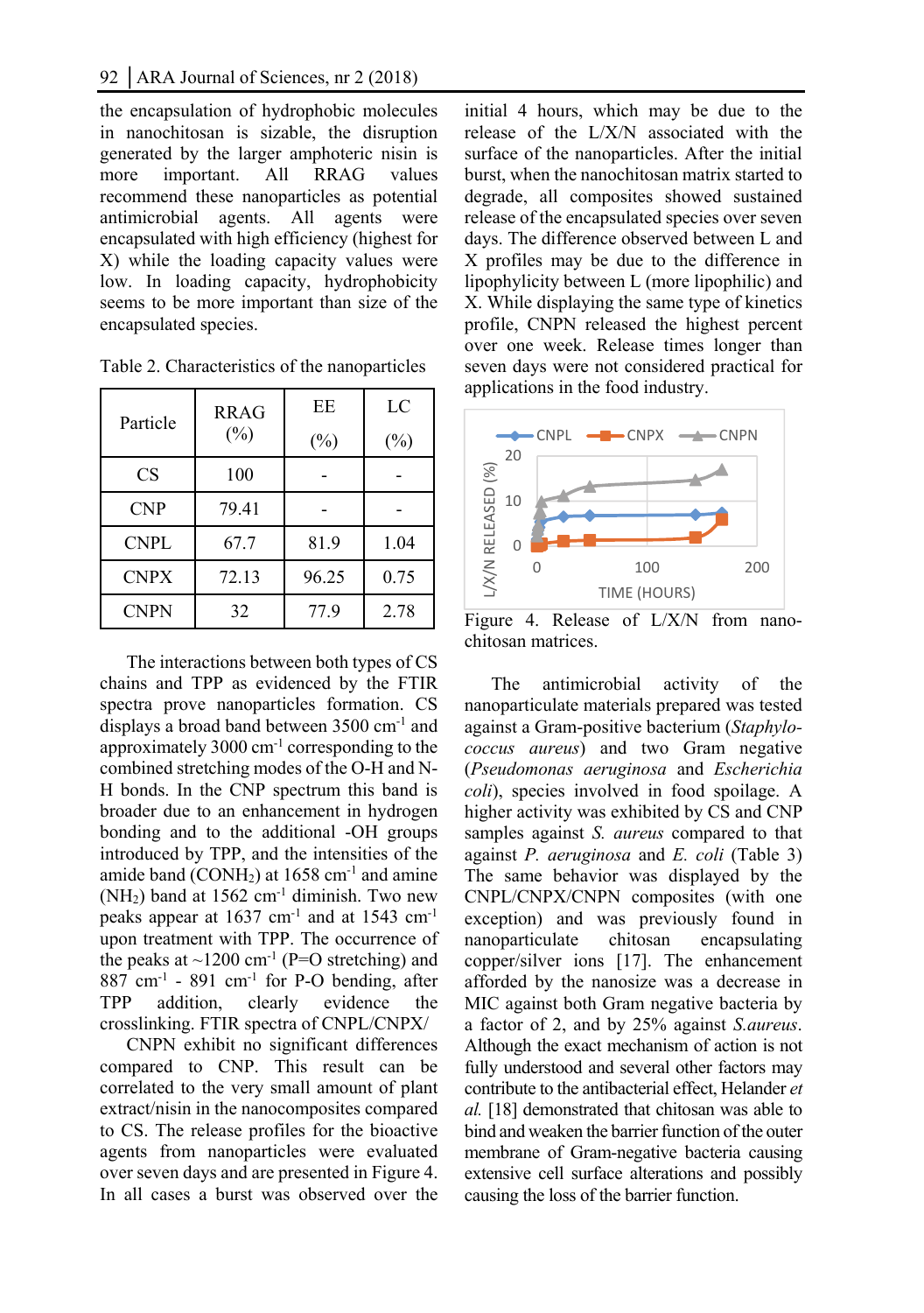Table 3. Minimum inhibitory concentrations (MIC = µg/ml) against *E. coli, P. aeruginosa,* and *S. aureus* 

| Bacterium     | CS   | CNP | $CNP+1\%$ L | <b>CNPI</b> | <b>CNPX</b> | $CNP+1\%N$ | <b>CNPN</b> |
|---------------|------|-----|-------------|-------------|-------------|------------|-------------|
| coli<br>E.    | 1000 | 500 | 500         | 250         | 250         |            | 62.5        |
| P. aeruginosa | 1000 | 500 | 500         | 187         | 187         | 250        | 100         |
| S. aureus     | 500  | 375 | 187         | l 25        | 187         | 125        |             |

Zheng and Zhu [19] speculated that the thickness of the peptidoglycan layer can play an important role in providing a rigid structure which can act as a barrier against chitosan interactions. Raafat *et al* [20] related the effect of chitosan against Gram positive bacteria to its binding to teichoic acids, coupled with a potential extraction of membrane lipids (predominantly lipoteichoic acid) which result in a sequence of events, ultimately leading to leakage of the cell content and bacterial death and confirming the higher activity against Gram positive microbes. These explain the action of chitosan against both Gram positive and Gram-negative bacteria.

The nanocomposites are stronger antibacterial agents compared to CNP in spite of the very low active agent content. The activity of nanochitosan against *S. aureus*  tripled upon addition of L/N, respectively and doubled for CNPX compared to CNP. More puzzling is the fact that synergistic effects were observed in the nanocomposites against the Gram-negative species although L/X/N are not active against them. To better evaluate the impact of the encapsulation of plant extract/nisin on the antibacterial activity, a set of experiments was conducted using L/N added to the solutions of CNP, respectively. As expected, concentrations of 1% L added to solutions of CNP did not impact MIC values against the Gram-negative bacteria but decreased MIC against *S. aureus* (1.33 times). Nisin additions (1%) to CNP solutions resulted in higher impact on MIC values. While a decrease in MIC against the Grampositive *S. aureus* (by a factor of 3 compared to CNP and by a factor of 20 compared to nisin alone) was justified by the documented activity of nisin against Gram positive species, the synergy between CNP and added nisin reducing MIC against *P. aeruginosa* was not expected. The mechanism of action of nisin involves the disruption of cell membrane function due to its interaction with phospholipids and the formation of pores in the bacterial cell. When combined with chitosan, which is able to bind and weaken the barrier function of the outer membrane of Gram-negative bacteria causing extensive cell surface alterations and loss of the barrier function [18], nisin was able to penetrate and reach the plasma membrane where it interacted with the phospholipid and formed pores. This allowed for extensive cytoplasm leakage much faster than it does in Gram positive bacteria which have large amounts of peptidoglycan.

The synergistic effects afforded by the encapsulation of antibacterial species in nanochitosan matrices are stronger compared to those afforded by the simple addition of L/N to CNP solutions if we take into account that the concentration of the added L/N was two orders of magnitude higher than that of L/N present in the nanocomposites. A comparison between the antibacterial effects of the nanoparticles discussed herein is presented in Figure 5.



Figure 5. Comparison of MIC values of different samples against *S. aureus* (+), *P. aeruginosa* (-) and *E. coli* (-)

#### **4. Conclusion**

To the best of our knowledge, the present work is the first describing the successful encapsulation of hop components and nisin,